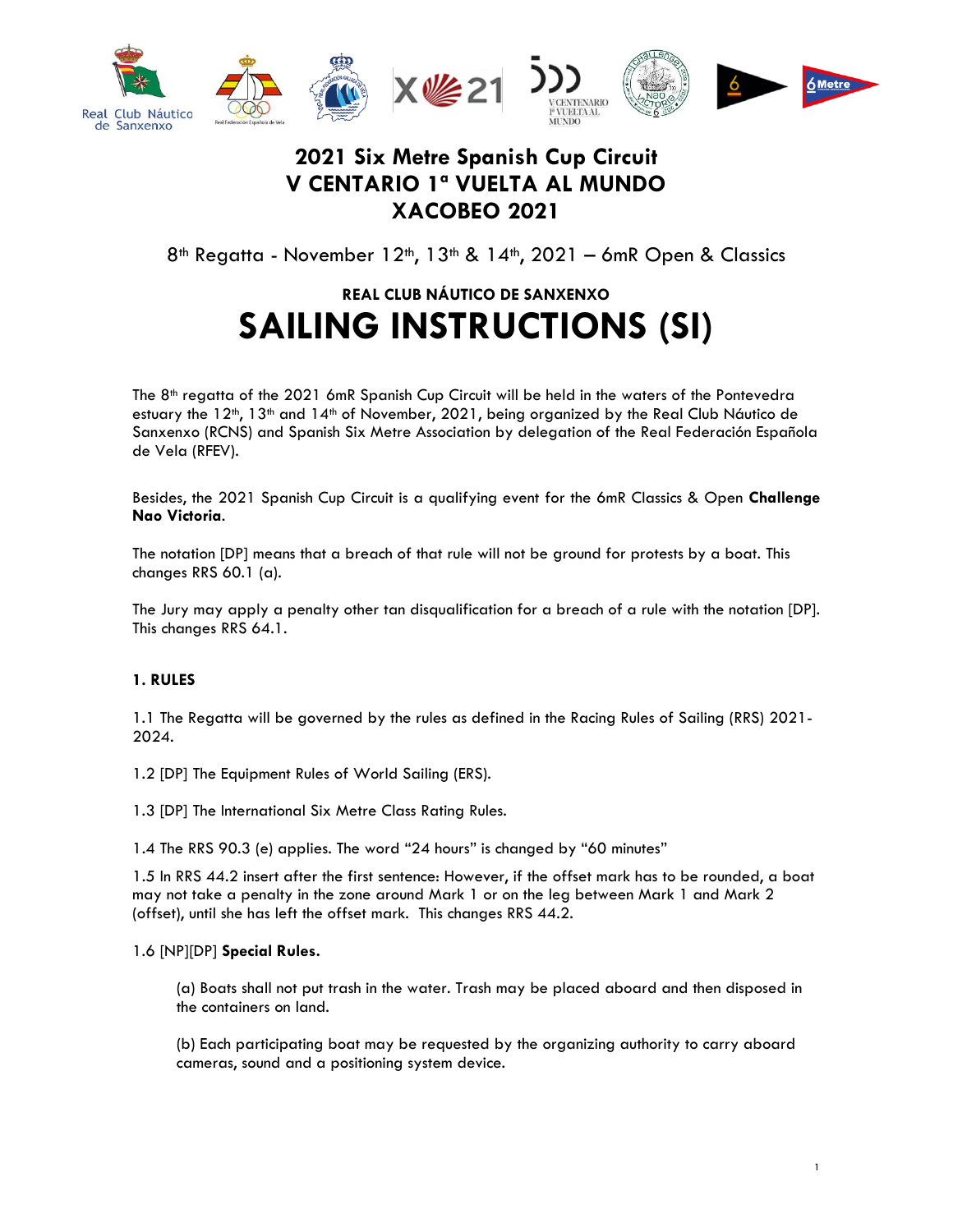

(c) Each boat must have on board a smartphone with the app eStela installed and in operation during the races. The organizers will provide the access code for each boat.

1.7 [NP][DP] All competitors and staff will follow any reasonable instruction given by a Race Committee Official.

# **2. NOTICES TO COMPETITORS**

2.1 Notices to competitors will be posted on the Official Notice Board (ONB) located at the Race Office, downstairs at the RCNS, and also on the Official Virtual Notice Board at [www.desmarque.es](http://www.desmarque.es/)

# **3**. **CHANGES TO SAILING INSTRUCTIONS**

3.1 Any changes to the SIs will be posted no later than 2 hours before the warning signal of the first race to which they apply, except that any change to the schedule of races will be posted by 20h00 the day before it will take effect in both the physical and virtual ONB.

#### **4. SIGNALS MADE ASHORE**

4.1 Signals made ashore will be displayed on the Signal Mast located on the terrace of the 3rd floor of the club house.

4.2 When AP Flag is displayed ashore, the expression "1 minute" in the definition of the race signals is replaced with "not less than 40 minutes". (This changes Signal AP of the Race Signals of RRS)

4.3 Numeral pennant 1 or numeral pennant 2 with one sound displayed at least 60 minutes before the time for the first warning signal or not later than the time the AP flag is lowered, whatever happens later, means: 'Races will be sailed in the race area 1 or 2 respectively'.

#### **5. RACE SCHEDULE**

5.1 Racing programme.

| Day 1 | Friday, 12 <sup>th</sup> | 10h00 – 12h00 | Race Office opens |
|-------|--------------------------|---------------|-------------------|
|       | November                 | 1 2h00        | Skippers briefing |
|       |                          | 14h00         | Warning signal    |
| Day 2 | Saturday, 13th           | l 3h00        | Warning signal    |
|       | November                 |               |                   |
| Day 3 | Sunday, 14th             | 1 2h00        | Warning signal    |
|       | November                 | l 6h00        | Time limit        |

5.2 Six races are scheduled. Two races per day are scheduled. Additional races may be sailed due to exceptional circumstances on condition that the racing programme of the event will not become more than one race ahead of schedule.

5.3 On Sunday 14<sup>th</sup> of November no warning signal will be displayed after 16h00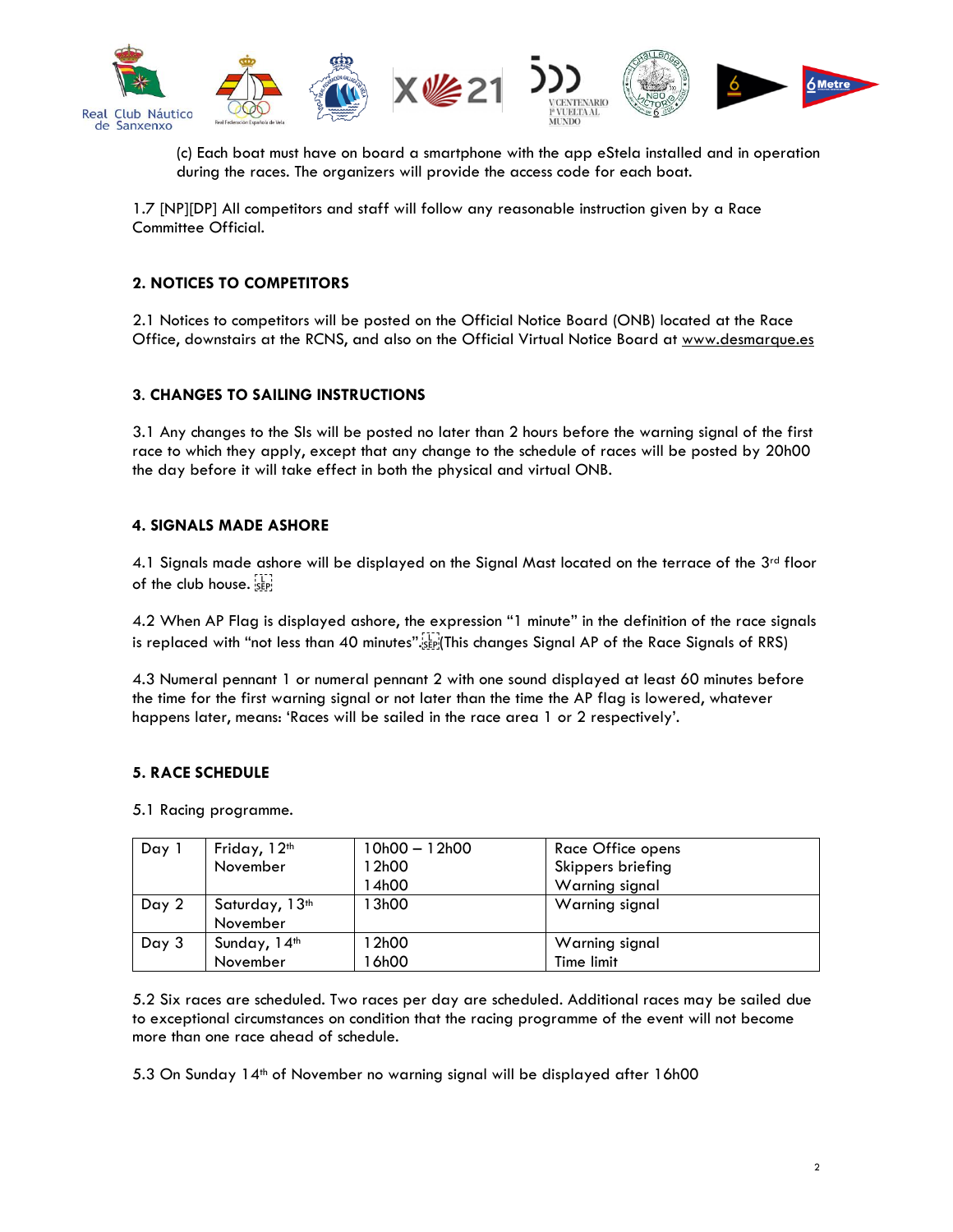

5.4 There will be separate starts for both divisions (Open and Classics), with an interval of five minutes between the two starts. The Race Committee may vary this interval if necessary.

5.6 The warning signal for a race in the same day will be made as soon as possible. To alert boats that a race or sequence of races will begin soon, an orange flag will be displayed with one sound at least five minutes before the warning signal is made.

# **6. CLASS FLAGS**

6.1 The class flag for OPEN Division will be **D (Delta)** 

6.2 The class flag for CLASSIC Division will be **E (Echo)**



# **7. RACING AREAS**

7.1 Appendix A shows the approximate location of the racing area, set in the waters of the Pontevedra estuary.

The starting area will be located as indicated in Appendix A, with two possible race areas (1 and 2). The designated race area will be communicated as per the SI 4.3

7.2 The starting area is defined as the rectangle covering an area of 100 metres to leeward and to windward of the starting line, and 50 metres outwards of each end of the line.

7.3 The Race Course is defined as the surface of a polygon whose edge exceeds by 100 meters the shortest theoretical course that a boat could make in racing.

#### **8. COURSES**

8.1 Appendix B shows the W/L courses, including the order in which the marks are to be passed or rounded, and the side on which each mark has to be left.

8.2 No later than the warning signal the Race Committee will may signal the approximate bearing to the first mark, broadcasting this information also via VHF 69.

8. 3 Depending on the weather conditions, the distance of each leg (except offset 1-2) will be between 1.3 and 2.0 nautical miles in order to achieve the intended duration of the race.

8.4 The races may be shortened only when a minimum of three legs have been sailed (not taking into account offset 1-2).

8.5 The gate (3S/3P) may be substituted by a single mark, in that case this one shall be left to port.  $\frac{1}{2}$ 

8.6 Depending on the weather conditions, coastal races may be established; they will be decided and notified by the VHF channel number 69 from 20 minutes before the corresponding warning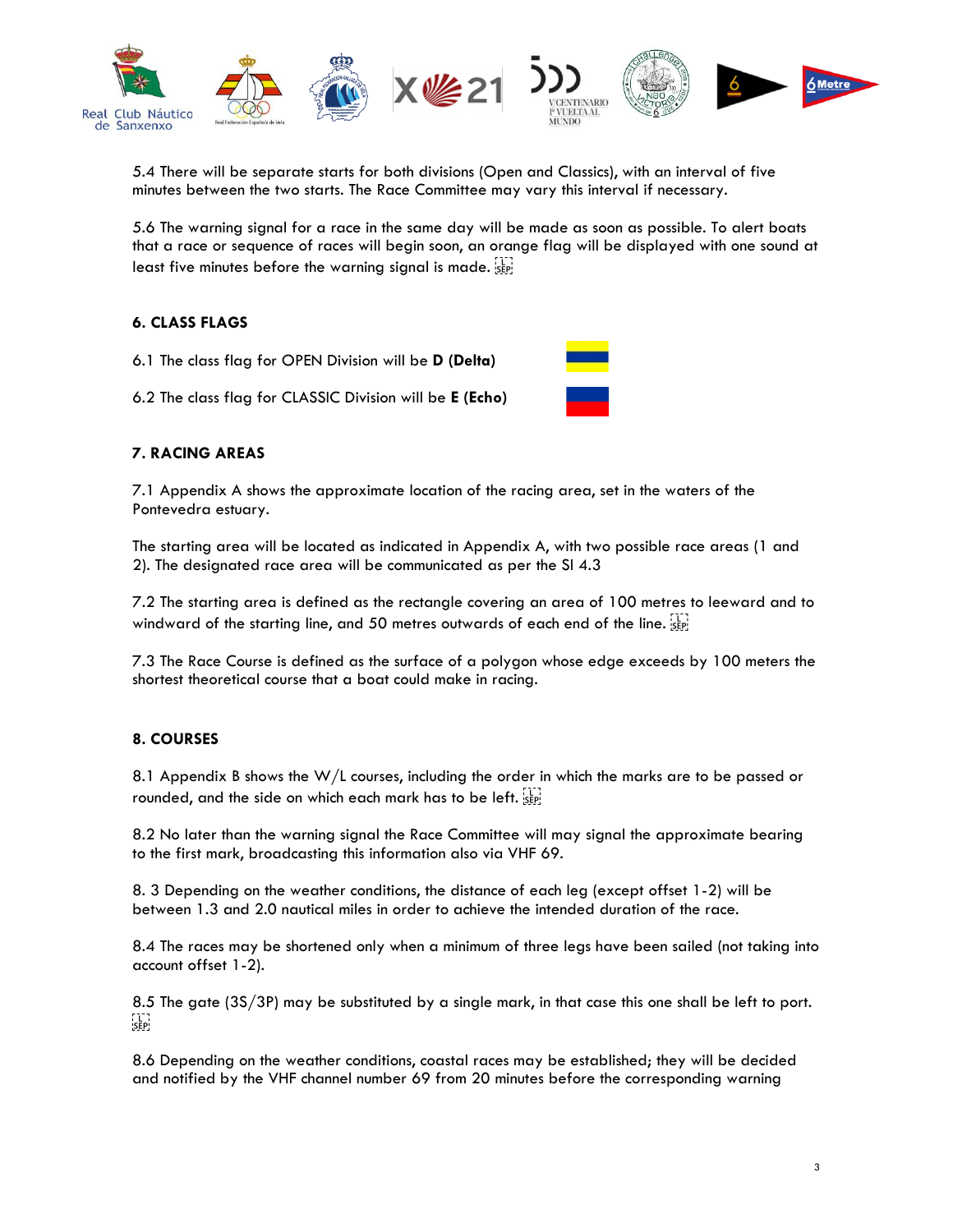

signal; as well as it will be displayed on a blackboard aboard the RC boat with the inscription "Appendix C" before the warning signal. (See Fixed Marks Location for Coastal Courses in Appendix C).

# **9. MARKS**

9.1 **COURSE MARKS:** Marks 1, 2 & 3 (S/P) will be conical yellow buoys.

9.2 **CHANGE OF COURSE MARK** will be a conical red buoy.

9.3 **STARTING MARKS:** Race Committee vessel at the starboard end of the line displaying an orange flag  $\frac{1}{3}$  orange flag sellow conical buoy (3P) on the port end.

9.4 **FINISHING MARKS:** Race Committee vessel displaying a blue flag and a cylindrical orange buoy. FTER<br>SEP:

9.5 (Only Costal Courses) If the Race Committee decides to put a demarque mark, anchored to the wind a yellow inflatable mark at a distance that will be indicated by the race committee along with the course to which it is situated. If a red flag is displayed on the committee ship, it will be left to port and if it is displayed a green flag, to starboard. If none is displayed, there is no clear mark.

#### **10. THE START**

10.1 **Starting line:** The starting line will be between the mast of the RC vessel displaying an orange flag at the starboard end of the line and a floatable yellow conical buoy on the port end.

| Minutes before<br>starting signal | Visual signal<br>displayed | Visual signal<br>removed | Sound signal | <b>Means</b>                   |
|-----------------------------------|----------------------------|--------------------------|--------------|--------------------------------|
| 10                                | Orange flag                |                          |              | Warning signal in<br>5 minutes |
| 5                                 | Class flag                 |                          |              | Warning signal                 |
| 4                                 | P, I, U or Black<br>flag   |                          |              | Preparatory<br>signal          |
|                                   |                            | P, I, U or Black<br>flag | 1 long       | minute                         |
|                                   |                            | Class flag               |              | Starting signal                |

10.2 Races will start using the following signals:

10.3 A boat starting later than four minutes after her starting signal will be scored Did Not Start (DNS) sepwithout a hearing. This changes RRS A4 and A5.1

10.4 [NP](DP) Boats whose warning signal has not been made shall avoid the starting area and either side of the starting line (see SI 7.2)

10.5 In the case of unfavourable conditions the Race Committee boat may maintain her position by using the engine.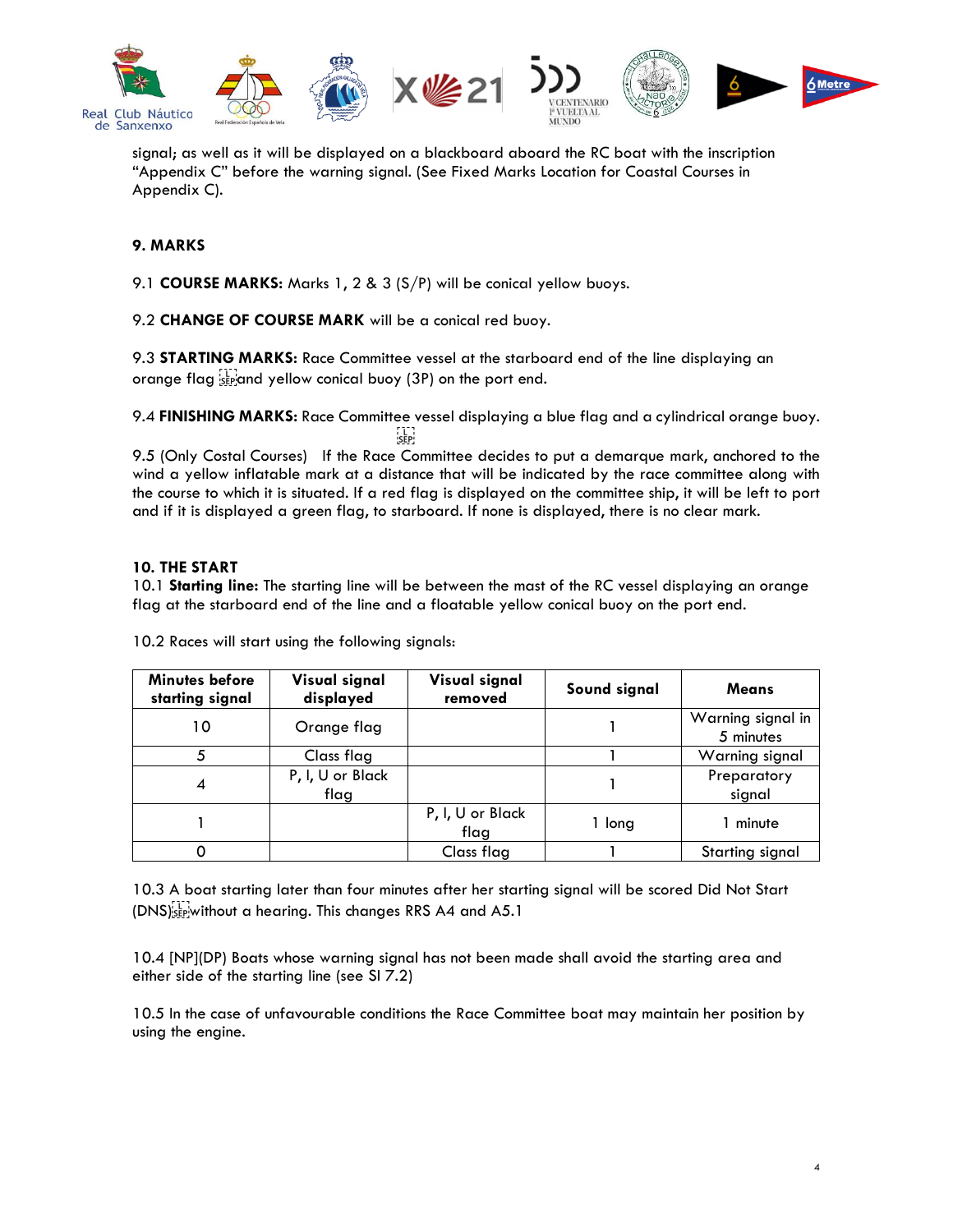

# **11. CHANGE OF THE NEXT LEG OF THE COURSE**

11.1 To change the next leg of the course, the Race Committee will lay a new red mark (or move the finishing line) and remove the original mark as soon as practicable or move the gate marks.

In order to maintain the course configuration, any mark that needs to be rounded may be repositioned after rounding the new mark.

When in a  $\frac{1}{100}$  subsequent change a new mark is replaced, it will be replaced by a mark with the original colour and shape.

11.2 Except at a gate, boats shall pass between the race committee boat signalling the change of the next leg and the nearby mark.

11.3 A change to the position of mark 1 will remove the mark 2 (Offset).

# **12. THE FINISH**

12.1 The finishing line is between a staff in a RC vessel displaying a blue flag and a cylindrical orange buoy.

12.2 The Race Committee boat at the finishing line can maintain her position by using the engine.  $\frac{1}{3}$ 

# **13. PENALTY SYSTEM**

13.1 RSS 44.1 is changed so that the Two-Turns Penalty is replaced by the One-Turn Penalty.

13.2 A boat that has taken a penalty or has retired must complete an acknowledgement form at the  $\frac{1}{3}$  race office within the protest time limit or as soon as possible (addition to RRS 44).  $\frac{1}{3}$ 

# **14. TIME LIMITS AND TIME TARGETS**

14.1 Time limits and target times will be as follows:

| Class    | <b>Time limit</b> | Mark 1 time limit | <b>Target time</b> |
|----------|-------------------|-------------------|--------------------|
| Open     | $100$ min         | $35$ min          | $60$ min           |
| Classics | $100$ min         | $40$ min          | $60$ min           |

14.2 If no boat has passed Mark 1 within the Mark 1-time limit, the race will be abandoned. Failure to meet the target time will not be grounds for redress. This changes RRS 62.1(a).

14.3 Boats failing to finish within 30 minutes after the first boat of each class sails the course and finishes, will be scored DNF without a hearing. This change RRS 35, A4 and A5.1

14.4 For coastal races the time limit is 30 minutes per nautical mile for the first boat and 15 minutes after the arrival of the first boat for the rest of the competitor boats**.**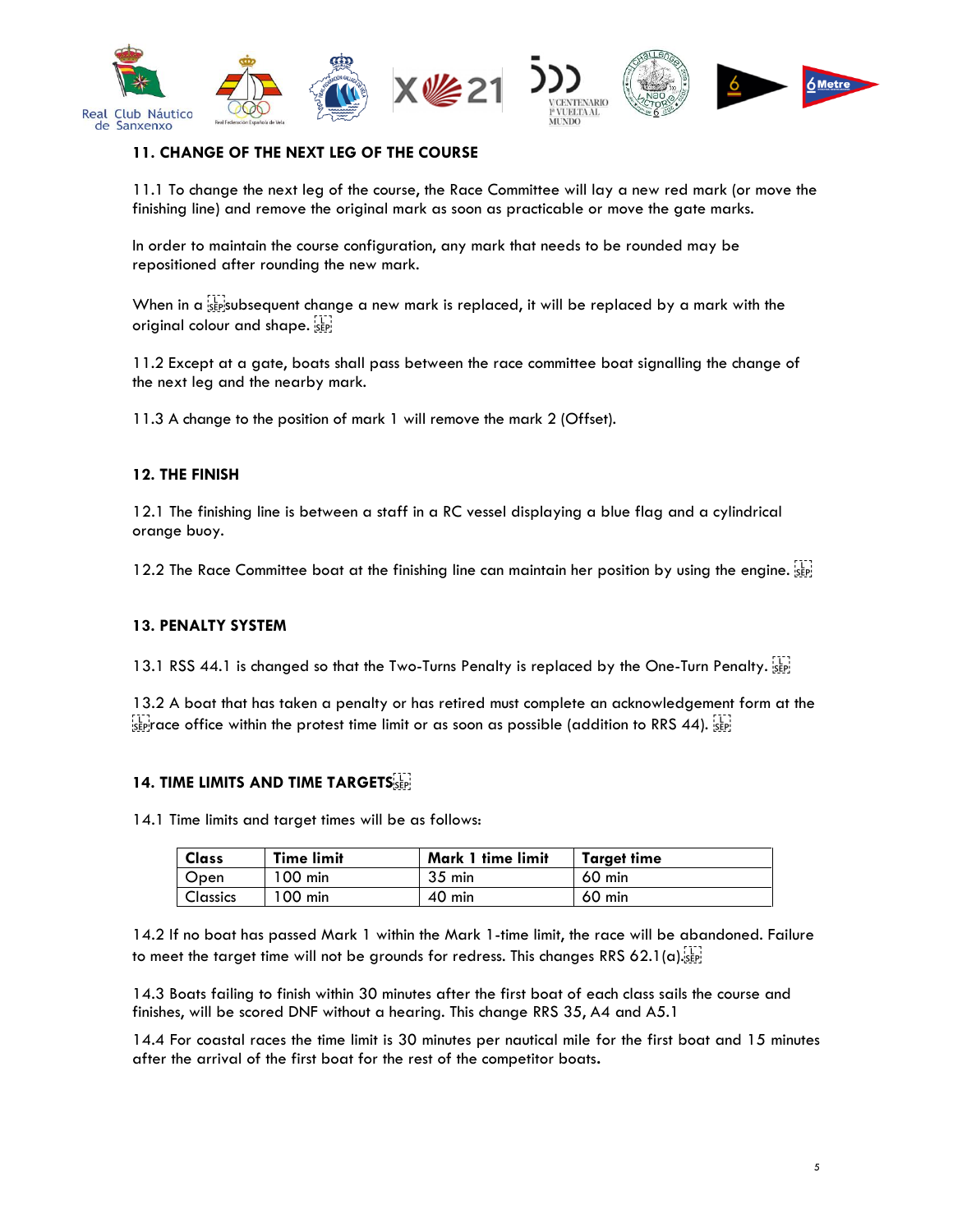

# **15. REQUESTS FOR REDRESS**

15.1 A boat that finishes and that has the intention to protest shall inform (by voice or via VHF 69) the RC boat on the finish line right after finishing until her intention has been recognized by the RC and identifying those boats she intends to protest against. Addendum to RRS 61.1 (a).

15.2 A boat that retires or does not finish and has the intention to protest shall inform the Race Office (downstairs at the club house) right after her arrival on shore by indicating the sail number of the boat she intends to protest against.

Protest forms will be available atsepthe Race Office.

Protests and requests for redress or reopening shall be delivered there within the protest time limit.  $SEP$ 

15.3 The protest time limit is 60 minutes after the last boat has finished the last race of the day or the Race Committee signals no more racing that day, whichever is the later. The exact time will be immediately indicated in both the physical and virtual ONB.

15.4 Notices will be posted no later than 15 minutes after the protest time limit on the ONBs to inform competitors of hearings in which they are parties or named as witnesses. Hearings will be held in the Jury room, located near from the Race Office.

# **16. SCORING**

16.1 Six races are scheduled.

16.2 a) In this regatta, when 6 races have been completed, the total score of each boat will be the sum of all her points, discarding her worst score.

b) For the general scoring of the 6mR Spanish Cup Circuit, the worst race score from every six valid races will be discarded.

16.3 There will be two independent rankings: Open and Classics.

16.4 To request correction of an alleged error in posted race or series results, a boat shall complete a 'scoring enquiry form' available at the Race Office.

# **17. SAFETY REGULATIONS [NP][DP]**

17.1 Boats arriving for any reason at a point ashore other than the RCNS are requested to report immediately to:

| <b>IRCN Sanxenxo</b> | 609 98 88 86 | VHF 09 |
|----------------------|--------------|--------|
| I PRO                | 608 82 30 36 | VHF 69 |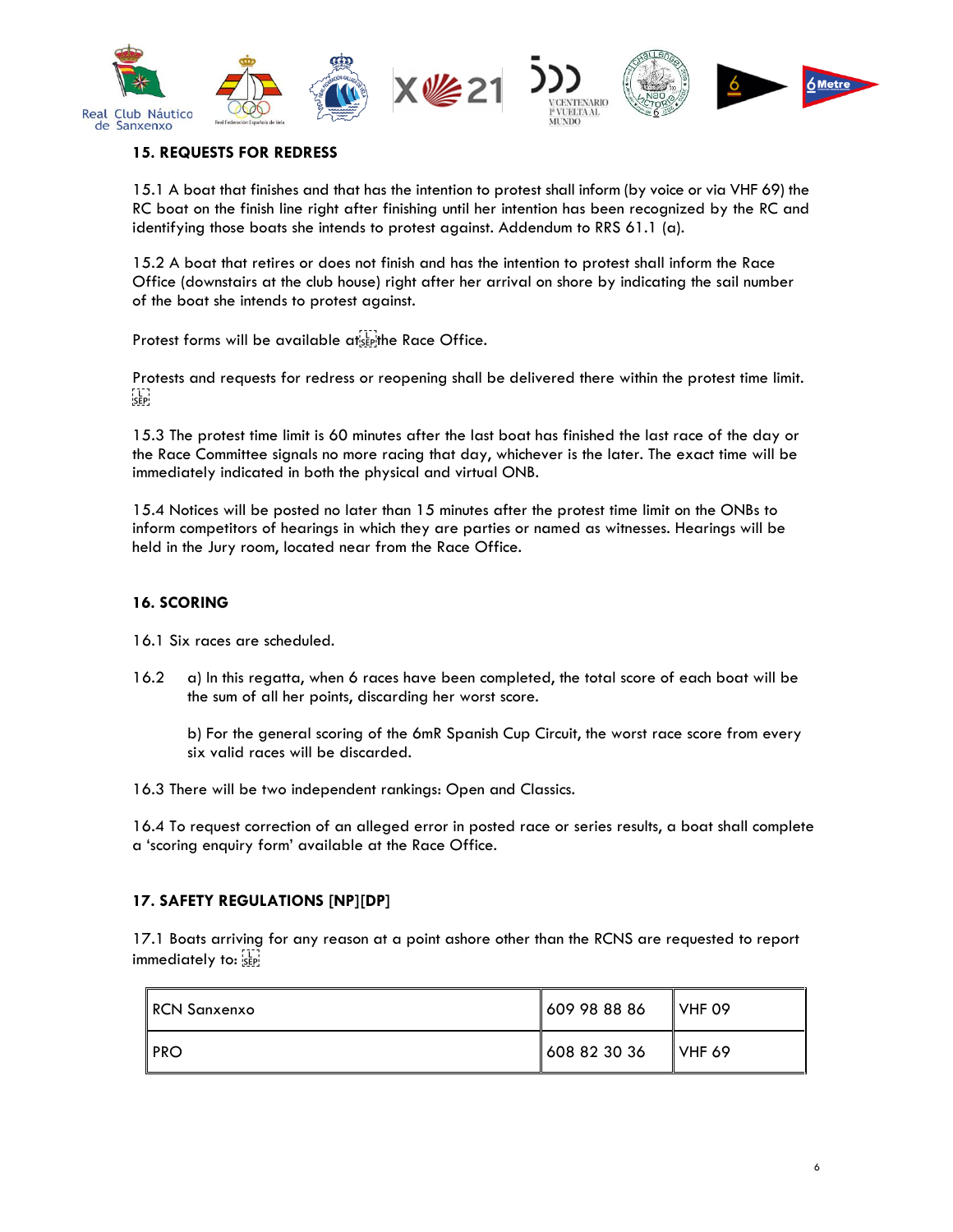

| 900.202.202<br>VHF $10/16$<br>Maritime Rescue Coordination Center |
|-------------------------------------------------------------------|
|-------------------------------------------------------------------|

17.2 Boats not leaving the harbour for the races of the day, not starting, or retiring from a race shall inform the Race Committee as soon as possible. If they are on the water, they will inform via VHF 69.

17.3 All boats shall return only to their allocated moorings.

17.4 To facilitate the search and rescue operations, boats asking for help are requested to signal their position and their identifying external details.

17.5 The Maritime Rescue Coordination Center broadcasts a local weather report daily on VHF 11 at the following local times: 08h15 12h15 16h15 20h15

17.6 All competitors shall carefully comply with this sailing instruction. Otherwise they can be requested to pay the expenses of search and rescue operations.

#### **18. REPLACEMENT OF CREW AND EQUIPMENT** [NP]

18.1 Boats wishing to replace a crew member during the regatta shall inform the Race Committee. Replacement of another crew member will not be allowed without prior approval of the Race Committee.

18.2 The crew will be formed by a maximum of five crew members. A guest may join the crew, but he/she will not be able to participate in the maneuvers during the regatta. In addition, exceptionally, a minor may be part of a crew as long as he/she is duly registered. Both the guest and the under 18 sailor must be duly registered and in possession of a federative license.

18.3 Substitution of damaged or lost equipment that must be measured, is only allowed with approval of the Technical Committee.

#### **19. EQUIPMENT AND MEASUREMENT CHECKS**

19.1 A boat may be inspected by the Technical Committee at any time for compliance with the class rules.

#### **20. OFFICIAL BOATS**

20.1 The official boats will be identified by displaying flags as follows:

| Race Committee Boat             | Yellow Flag                             |  |
|---------------------------------|-----------------------------------------|--|
| Jury boats                      | White flag with letters "JURY" in black |  |
| <b>Technical Committee boat</b> | White flag with letters "TC" in black   |  |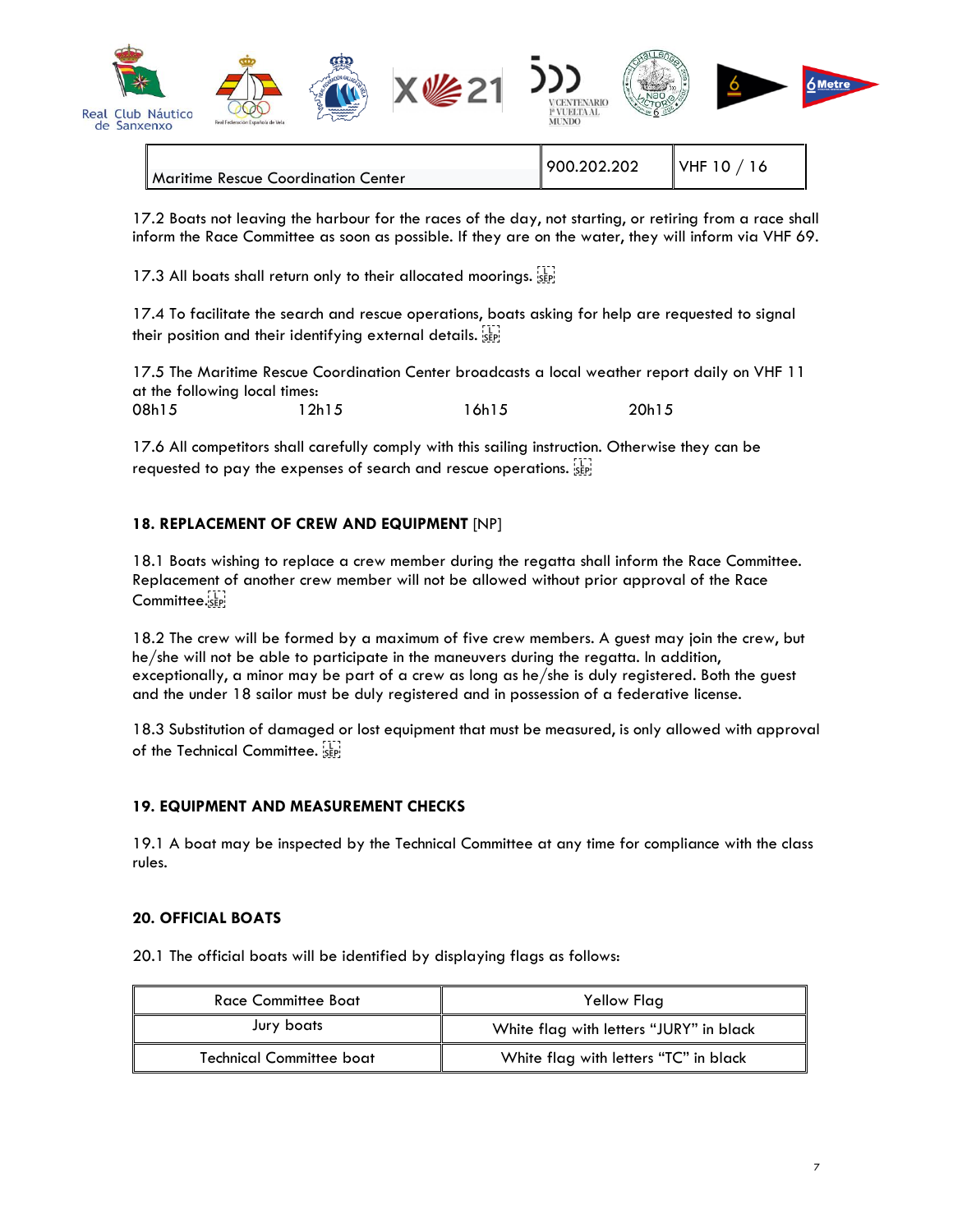

# **21. SUPPORT BOATS (DP) [NP]**

21.1 All support boats shall be clearly identified so that they are associated with the competitor's boat that they support. Team leaders, coaches and other support personnel shall stay outside areas where boats are racing from the time of the warning signal for the first class to start until all boats have finished or the Race Committee signals a postponement, a general recall or an abandonment.

# **22. HAUL-OUT RESTRICTIONS (DP) [NP]**

22.1 From 20h00 on the day before the beginning of the races, boats shall not be hauled out, except with and according to the terms of prior written permission of the PRO.

22.2 In the event of an urgent need to haul-out, the person in charge of the boat will do everything possible to communicate via radio, telephone or otherwise with the PRO and, if this is not achieved, authorization may be requested later.

# **23. RADIO COMMUNICATION (DP)**

23.1 Except in an emergency or in order to accomplish a rule, a boat shall neither make transmissions while racing nor receive communications not available to all boats.

23.2 The Race Committee will make use of VHF 69 to make announcements to competitors. 23.3 Thirty minutes before the time of the warning signal for the first race of the day, the Race Committee will emit, if possible, a time check in that channel.

#### **24. PRIZES**

24.1The RFEV will present a plate as champion of the Six Meter Spanish Cup to the winner of the Open Division and Classic Division whose crew is formed only by Spanish sailors or sailors with legal residence in Spain.

24.2 The complete list of trophies will be posted on the Official Notice Board before the start of the first race of the regatta.

24.3 The Social Events scheduled during the racing days will be posted on the ONB

#### **25. DISCLAIMER OF LIABILITY**

25.1 All competitors participate in the regatta entirely at their own risk and responsibility. See RRS 3 – Decision to Race.

#### **ADDITIONAL INFORMATION – TIDES AND SUNSET**

**SUNSET IN THE AREA** (local times):

Friday  $11/12/21 = 18h15 -$  Saturday  $11/13/21 = 18h14 -$  Sunday  $11/14/21 = 18h13$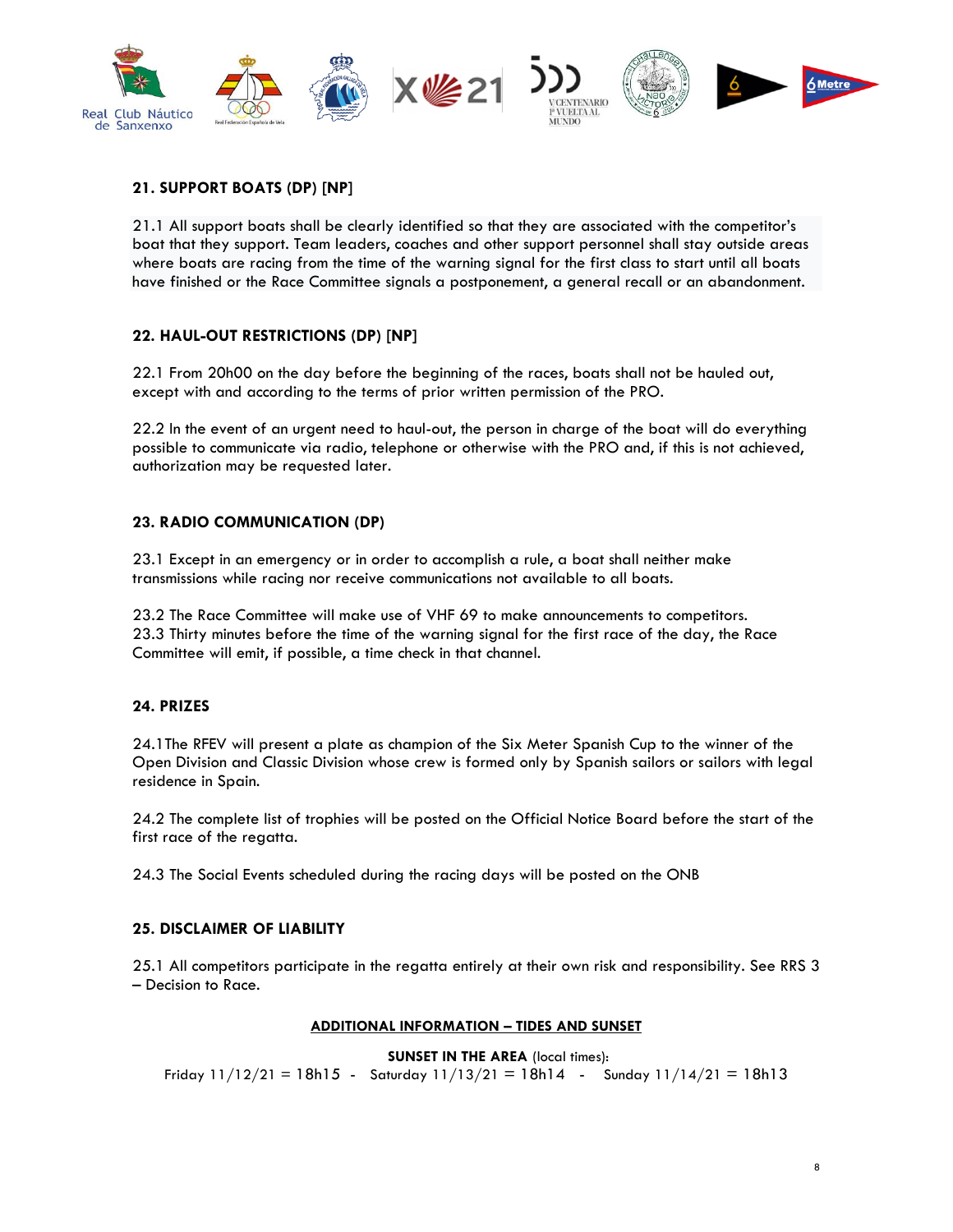

Tide tables at the Pontevedra estuary (local times)

| Pontevedra estuary<br>Friday 12 <sup>th</sup> november |       |        |  |
|--------------------------------------------------------|-------|--------|--|
|                                                        | Time  | Meters |  |
| Low Tide                                               | 03.57 | 1.4    |  |
| High Tide                                              | 10:21 | 3.1    |  |
| Low Tide                                               | 16:57 | 1.2    |  |
| High Tide                                              | 23:19 | 2.8    |  |

| Pontevedra estuary<br>Saturday 13th november |       |     |  |
|----------------------------------------------|-------|-----|--|
| Meters<br>Time                               |       |     |  |
| Low Tide                                     | 05.19 | 1.4 |  |
| <b>High Tide</b>                             | 11:37 | 3.1 |  |
| Low Tide                                     | 18:08 | 1.1 |  |

| Pontevedra estuary<br>Sunday 14th november |       |        |  |
|--------------------------------------------|-------|--------|--|
|                                            | Time  | Meters |  |
| High Tide                                  | 00.26 | 2.9    |  |
| Low Tide                                   | 06:25 | 1.3    |  |
| High Tide                                  | 12:40 | 3.2    |  |
| Low Tide                                   | 19:00 | 1.0    |  |

9

# **APPENDIX A**

RACING AREAS

**Race Areas following a preference order**

**1 =** Racing area **Pennant 1**

**2 =** Racing area **Pennant 2**



**APPENDIX B**

RACE COURSE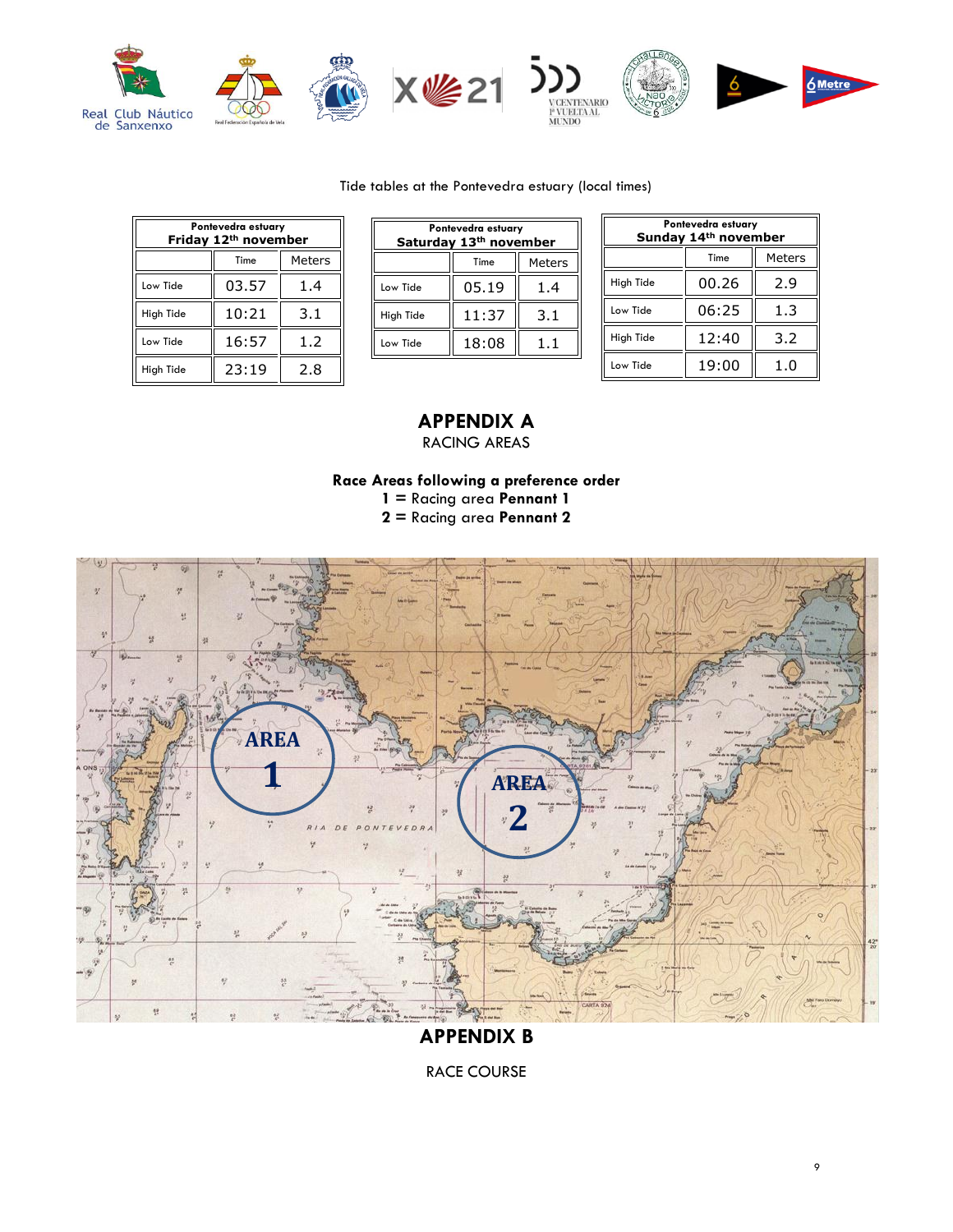

#### **Race Course:**

Start - Mark 1 – Mark 2 - Mark 3S/3P (Gate) - Mark 1 – Mark 2 - Finish Marks 1, 2 & 3P shall be left to port Mark 3S shall be left to starboard

# **APPENDIX C**

COASTAL COURSES